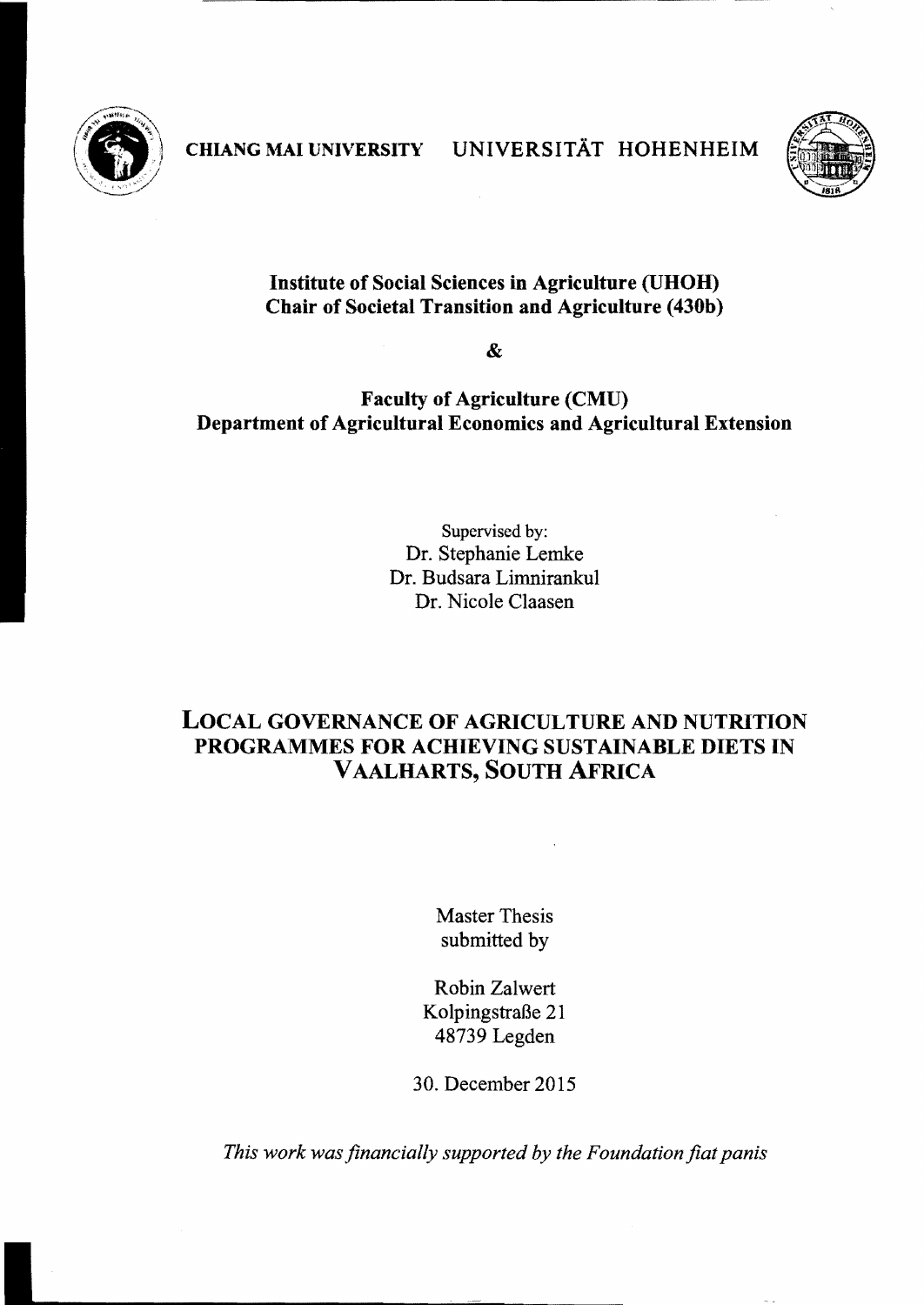## **7. CONCLUSIONS AND RECOMMENDATIONS**

The study was set out to explore the role that local governance plays for implementing agriculture and nutrition programmes and the effective achievement of sustainable diets. It has identified policies and programmes that are Iinked to food security, agriculture and nutrition, how they are implemented at local level as perceived by actors and beneficiaries within and of these programmes, and identified challenges and achievements within this process. Sustainable diets are an integrative multidisciplinary concept that incorporates a multitude of aspects on three levels on depth. The concept responds to contemporary problems, such as environmental degradation, unhealthy diets, growing global food demands, agricultural challenges and other cultural lifestyle issues that have a negative impact on the society. As one of the six dimensions policies and programmes are the only one that allow a link to the macro-Ievel and are connected to all three levels. The study at hand reaffirms that the dimension of policies and programmes plays a crucial role in the achievement of sustainable diets. Literature on the topic of sustainable diets so far lacks the practical concept application and measurement possibilities that allow for determining the aspects of a sustainable diet (Johnston et al., 2014).

The particular chosen programmes were the Fetsa Tlala Food Production Initiative, the educational part of the Integrated Nutrition Programme, as weIl as Soup Kitchens that are governed through the local community. Evidence from other studies such as Koch (2011), UNSCN (2013) or Gildenhuys (2014) indicated a lacking integrated approach as reason for inadequate realisation of policy targets. This could be confirmed by applying the sustainable diets framework by Claasen et al. (2015) and examining the interplay between the policy and local governance dimension with the other dimensions. Furthermore, as stated by Edwards (1999), it could be supported that non-governmental local organisation are more embedded within communities and highly responsive to the immediate needs of the residents when it comes to food security, however, they require the necessary mentorship and funding possibilities for initiation. In this way the government can make use of NGOs to effectively convey its targets and support democratic local governance participation.

Future studies on this topic could concentrate on how cooperation on policy targets between departments can be realised and identify the exact obstacles to date. Also the system of how knowledge from field level is being gathered and incorporated into